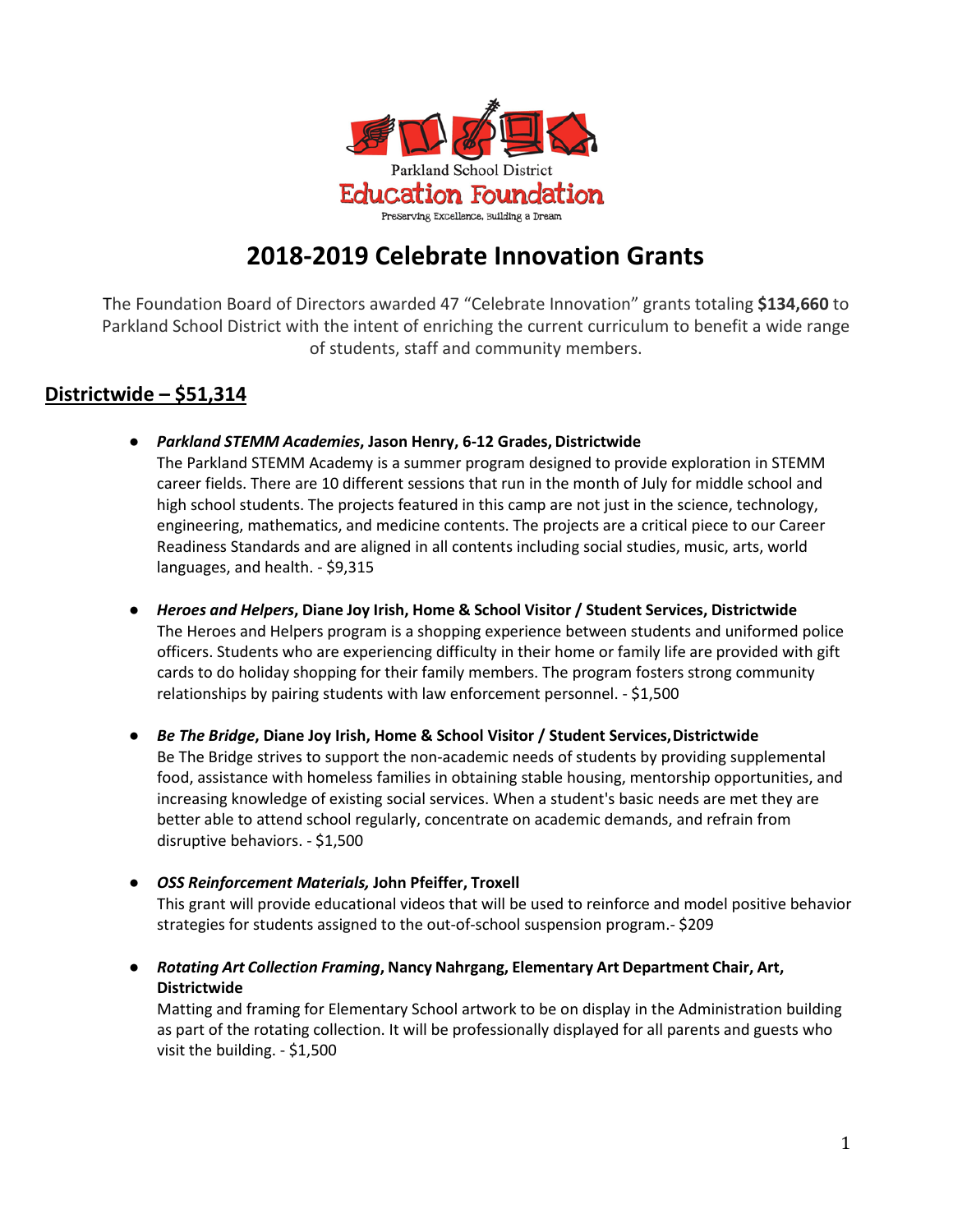# **●** *Rotating Art Collection Framing***, Kaye Coval, 6-12 Art, Districtwide**

Each year the art department collects works from the Middle Schools and the High School to be framed, hung and displayed in the Administration building. The pride and accomplishment of getting your artwork chosen is tremendous. It will display the very best that we have in Parkland from sixth through twelfth grades. - \$1,500

# **•** *Driver Safety Award Program*, George Husak, Transportation, Districtwide

Our bus drivers encounter constant and unforeseen difficulties while transporting over 9,000 students a day. A Safety Awards Program was instituted to recognize their safe driving habits. The Foundation will provide financial support to grow this program to continue to motivate drivers and show them our appreciation for the huge responsibility they take on of transporting our children. - \$750

*● Parkland Behavioral Strategies Program,* **Abby Rutch, Cyber Learning Program** Students in the Parkland Cyber Learning program and the Parkland Behavioral strategies program will be given four height adjustable desks to give these students the option of flexible seating. The students are in one classroom all day and this will give them the option to stand while working on coursework, thus providing physical and emotional health benefits as well as academic benefits. \$1,140

# **●** *Mobile Makerspace***, Lauren Will & Samantha Edwards, K-12 Teachers**

The Mobile Innovation Station contains equipment that ALL teachers in each school can sign out and utilize within their classrooms. They can take multiple items or just one item at a time to explore collaboration, critical thinking, communication, and creativity with their students. This will provide teachers with the tools necessary to enhance student-centred learning. - \$33,900

# **High School –\$10,505**

# **●** *Electrify Your Strings,* **Brian Mishler, Senior High Orchestra** Mark Wood, violinist for the Trans-Siberian orchestra, and his band will come to the school to work with students followed by a performance with the students. The students will learn about string technique, improvisation, memorization, performance skills, and historical perspective, in addition to performing with a world class musician. -\$2,500

- **●** *Engineering Club VEX Robotics Competition***, Robert Yocum, Technology &Engineering** The Engineering Club has participated in the VEX Robotics Competition for the past six years. The club has grown from a few boys in 2012 to 3 full Robotic teams with a mix of boys and girls and strong culture. The Foundation will continue to support the improvement and growth of the program through the purchasing of new robotics equipment. - \$2,085
- *Emergency Medical Technician Books***, Eric Gopen, 12th Grade Science** In partnership with the Cetronia Ambulance Corps., students can become certified EMTs in school. The course prepares its students for a National Registry EMT certification. This grant will provide the necessary textbooks to prepare the students to take their EMT certification. - \$1,500
- *● Career opportunitiesin the Lehigh Valley and Beyond,* **Mary Zeiner and Andrew Walker, 9th grade English**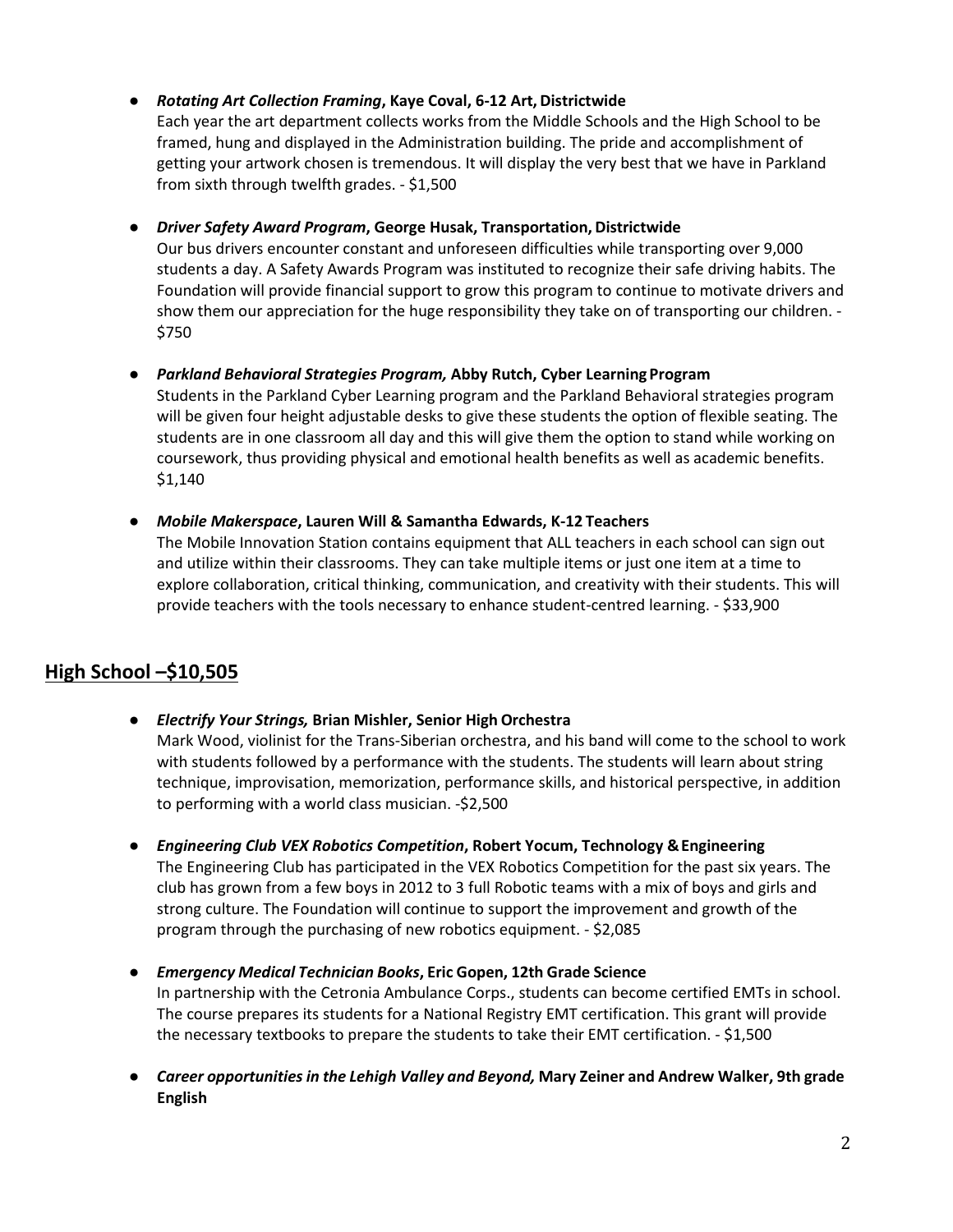Students will select a career, conduct research, determine/explain which 21st century skills are required to be successful, and interview one local professional. They will synthesize information into a PowerPoint presentation. Representatives from the community will be invited to attend a seminar to view/discuss the presentations. -\$345

#### *● Padcaster,* **Elizabeth Smith and Andrea Roposh, English/theate***r*

The padcaster allows students to work on screen while others are observing them in real time on the television. The students can then airdrop their performance and observe their strengths and weaknesses in their oral communication skills. This will benefit many students who need to record pre-screen auditions including monologues, musical theater selections, dance routines, class projects, and speeches. - \$960.

#### *● Fitness Trackers for HWM elective,* **Chris Bleam, Health/PE 9-12**

We will obtain 10 fitbit trackers for student use in our Healthy Weight Management elective. Students will be able to receive real time feedback regarding exercise intensity and MET/caloric expenditure. This will allow students to adapt their exercise intensity in order to be working in their target range. -\$1,300

#### *● Digital Cameras,* **Christopher Barrett, 10-12**

Digital cameras are needed for Photography classes at the high school. The students will be taught the benefits of using digital cameras to create images. Many different classes including computer art, graphics/animation, and AP Art History will benefit from these cameras. - \$1,815

# **Middle Schools –\$25,559**

#### **●** *STEAMM Expo Project,* **Christie Schlaner, 8th grade Science OMS**

The purpose of this project is to gather materials for student-centered stations resembling an Expo. Students from OMS will be creating hands-on lessons to teach elementary school students in Parkland the science behind their project or theme. Students will gain skills like creativity, teamwork, organization of a project, dedication, and the ability to work towards a goal. There is a need for student involvement in STEAMM and career awareness in these fields. - \$1,500

#### **●** *Life Science,* **Jennifer Karetsky, 7th grade science SMS**

Digital microscopes with LCD screens are the next step to taking our science education to the next level, linking our students 'new chromebooks'. The LCD screen encourages our budding scientists to collaborate on their labs, create presentations and projects and discuss what they see. - \$1,440

**●** *Da Vinci Science Center Field Trips***, Susan Stern, Daniel Christman, Scott Bauer, Becky Adamson, 8th Grade Science, SMS**

The DaVinci Science Center's Career Exploration Days allow students to take an up-close look at STEM careers and speak with STEM professionals. Their exhibits, hands on workshops, and live science shows will engage the students as active participants in the learning process. - \$5,840

#### **●** *Bullying Prevention***, Alison Thompson & Matt Carlson, 6-8, OMS & SMS**

Bullying in schools is a national concern and an issue that has not circumvented Parkland. The Foundation will support the secondary schools anti-bullying campaign with a motivational speaker and funds to design a unity project, facilitate class chats, coordinate building activities, and use our Change for Change fundraiser to Pay it Forward in our community through the donation of gift cards to customers at local stores. - \$3,000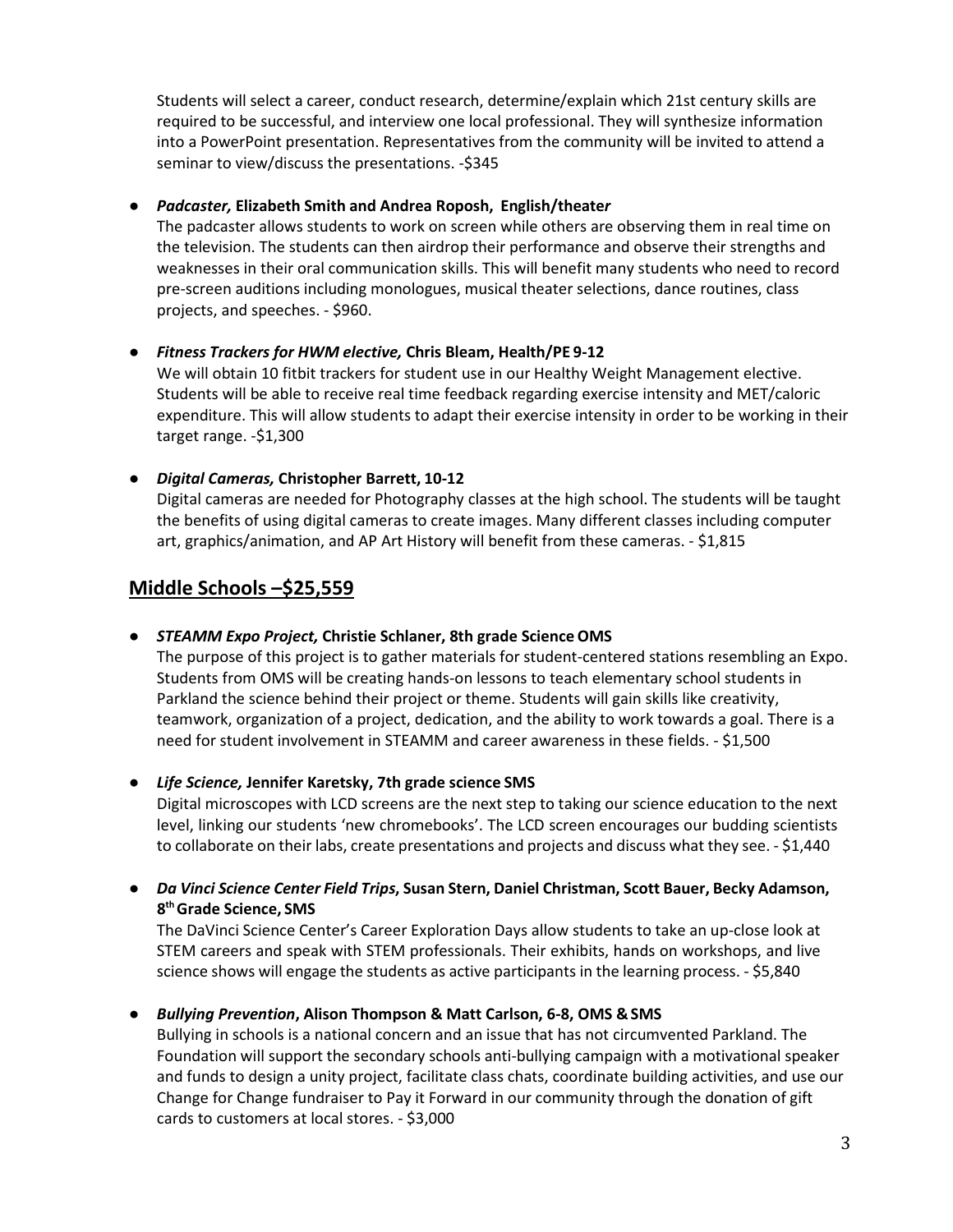#### ● *Karen Vadino motivational speaker,* **Monica Ouly, OMS & SMS staff**

Karen Vadino is a motivational speaker who will present to the middle school administration at their back to school kick off event. This event is a way for the administration to learn to promote a positive climate within the middle school environment. Karen was the keynote speaker at the International Bullying Prevention Association Conference- \$2,400

# ● *Graphic Design Redesign***, Noel Mahmood, Computer Fair, SMS**

Students will explore like never before with the Apple Pencil on the new iPad Pro. This will give students experience in graphic design which will help them to explore their creativity. In turn it will help them to create a sense of pride and accomplishment when they have the tools and experience necessary to win the computer fair competition.- \$1,042

#### **●** *I&E Depth Illustration***, Kerri Griffin, 6-8, Art, SMS**

Students will create artwork in which they will demonstrate how proportion is affected by portrayal of depth and/or size/scale ratio within the picture plane. They will then render the drawing with pen and ink techniques and add color to create a sense of 3-dimensionality. Students will be able to create a sense of depth in their drawing by varying the proportions of the subject matter in their illustration by decreasing or increasing the ratio of one subject drawn to another. Students will be able to use pen and ink techniques to further create the illusion of 3-dimensional objects. - \$1,119

#### ● *We are Springhouse Mural***, Christian Eggleston, Art, SMS**

The mural project will depict the theme of "We are Springhouse". The mural will describe our school community, academics, and activities. The purpose is to foster school unity and a positive school climate. The finished mural will serve as a lasting display of Springhouse pride- \$1,500

#### *● Document Cameras,* **Kate Kocsis, 8th grade SMS**

This document camera will allow for increased collaboration, self-correction, and initiative of the students to provide peer assistance. This camera will allow us to project work of the the students in real time to show examples, answer questions, and help make corrections as a class. - \$500

#### ● *SMS Wolves Den,* **Kate Kocsis, 6-8 grade**

The Wolves Den at Springhouse is a room in which students and classes can go as a reward for good behavior. This funding will update the space which includes technology, decorations, and furniture. The Wolves Den will continue to benefit students on a daily basis by providing them motivation to do well and behave respectfully. - \$1427

#### *● Lehigh Valley Zoo Water Stream Analysis,* **Heimbach, Orr, Reitnauer, Karetsky, 7th grade SMS**

Students will go to the Lehigh Valley Zoo to participate in their water/stream analysis activities. Their experience will be cross curricular, including the 4Cs of 21st century learning skills, 7th grade science standards dealing with water, environment, biomes, classification, and life science. It will even include math standards. This is a hands on experience for the students to reinforce the 7th grade science curriculum.- \$2,460

**● Young Student Science Fair (after school science enrichment) Kelly Rosario, 6th grade OMS/SMS**  Parkland student and National Science fair finalist, Sriyaa Suresh started this program that gives sixth grade students the opportunity to learn the skills necessary to be successful in a science fair competition. They meet throughout the year with the sixth grade students to guide themthrough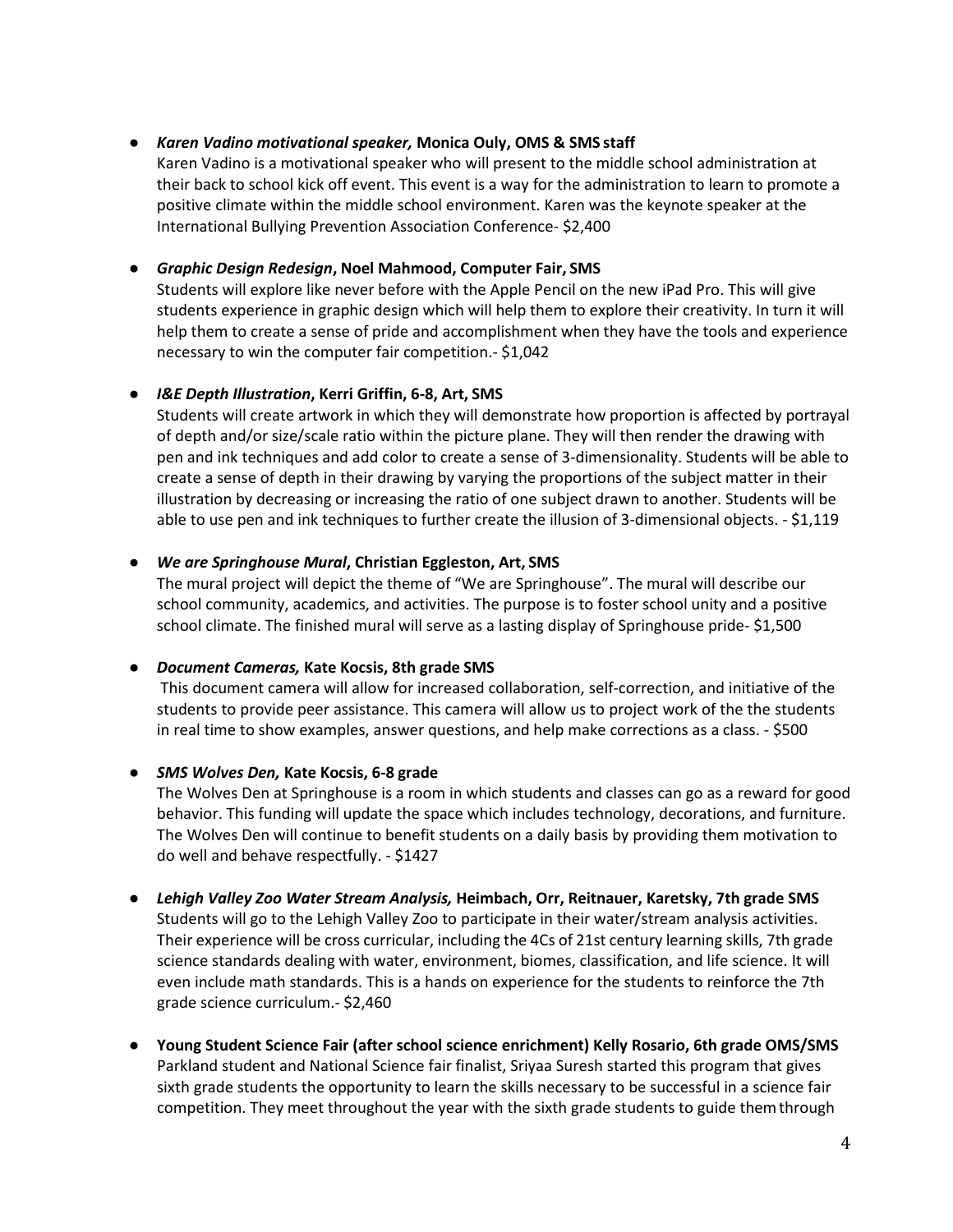the planning and execution of a successful science fair project. The program culminates with an actual science fair competition. This is an invaluable program for young scientists. -\$1500

*● TI-30XS Multiview, Richard Clee,* **Kate Koscis, Kevin Hallman, Lauren Cox, SMS 8th grade math**  The four 8th grade math teachers of SMS would like to purchase one classroom set of TI-30XS Multiview calculators. The 8th grade standards are extremely challenging for our most needy students. This calculator has many features that our current calculators do not. We'd like to give our most needy students every advantage to succeed. -\$1,574

#### *● Lenovo N21 Chromebook,* **Kate Kocsis, SMS**

Through the use of technology in the classroom, the teacher will be able to reach students using a variety of teaching methods. Direct instruction will be carried on at the same time as students are involved in a group activity shown through the chromebook. These activities will include both remediation for students who need it or enrichment for students that are ready to be challenged even further.- \$260

# **Elementary Schools – \$47,283**

**●** *Book Love: Developing Depth, Stamina, and Passion in Readers,* **Andrea Marzano, Taryn Gergar, Jessica Holben, Ruth Tice, Nikki Gelfo, Alison Bauer, Kathy Pearson, and Mary Ann Anthony, Elementary Reading Specialists**

The book room in each elementary school needs to be updated to meet the rigor of the PA Core Standards and to provide a variety of fiction and non-fiction materials that will help us meet the district goal of having ALL CHILDREN READING ON GRADE LEVEL by the end of third grade, as well as ADVANCING ALL LEVELS OF READERS at least one grade level in reading each year. This grant will provide multiple copies of the most popular books at each level for every elementary school in the district. - \$8,000

**●** *Da Vinci Science Center Field Trips***, Kelly Rosario, Curriculum & Instruction, 4th Grade Districtwide**  The Da Vinci Science Center field trips help students master standards-based content and raise their awareness of STEMM careers. This grant money will bring STEMM subjects to life and help prepare students for tomorrow's STEMM careers. Each elementary school will book a field trip for fourth grade, as this is the grade level the Science PSSA takes place. -\$12,000

● *Fostering Independence and Accountability Through Literacy and "The Daily Five",* **Daneen Dex, Schnecksville**

"The Daily 5" is a literacy structure that allows for differentiation in the classroom and provides consistency. It is an integrated literacy instruction and classroom management system for use in reading and writing. " The Daily 5"- 1. Read to Self, 2. Read to Someone, 3. Work on Writing, 4. Listen to reading, 5. Word Work. "The Daily 5" is a framework for structuring literacy time so students develop lifelong habits of reading, writing, and working independently. -\$676

# ● *Hydroponics,* **Sharon Iacobelli, Schnecksville**

Tower gardens are perfect for project based learning and provide an excellent opportunity for hands-on learning while engaging, encouraging, and empowering the students. Students will have the opportunity to grow, harvest, and enjoy the product of their own hard work and learning. This is a great tool to promote health and wellness in their school. -\$955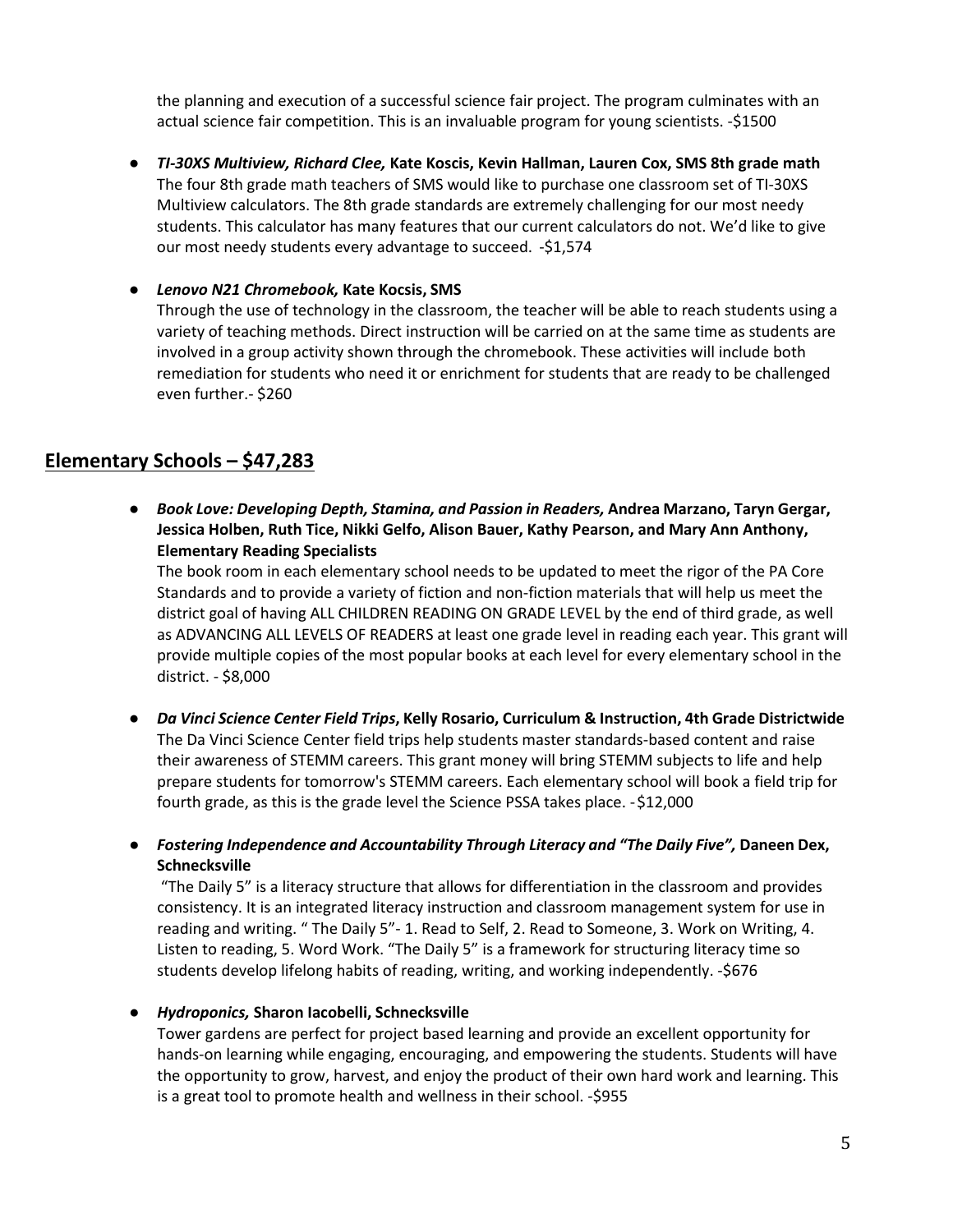# ● *Creative Collaboration STEAM Centers,* **Jillian Szilagyi, Schnecksville**

This grant will provide STEAM morning bins for students as "morning work". These STEAM bins will include puzzles, Legos, blocks, Magformers, discs, tangrams, geoboards, and beads to scaffold critical thinking, communication, collaboration, and creativity. - \$941

- *Sensory in the Classroom,* **Judith Luengen, Kratzer** The sensory items requested will help with concentration, focus, anxiety, and overall needs of the students. It will also help us meet certain IEP goals. If a child's sensory needs are met, they are able to be successful in the classroom. - \$400
- *Teach the Way they learn best,* **Chelsea Macdonald Bashore, Ironton** This grant will help students achieve their IEP goals by providing flexible seating, organization, and real life math problem solving (specifically counting money). -\$521

# ● *Cool Down Kits,* **Christine Bankos, Krazer**

These cool down kits will be used in conjunction with the mindfulness teachings. Students will learn that it is acceptable to take a break at times in order to center themselves and be able to deal with their emotions in a healthy and appropriate way. These kits will contain stress balls, noise cancelling headphones, fidget items, possibly weighted blankets, along with printable signs, cards, and tips to help our students who need a quiet space within their classroom to calm down during the school day. A timer will be utilized so that students know it is a brief intervention which allows them time to refocus on the classwork at hand. -\$300

# ● *Kindle Club E-Readers,* **Joan Krem and Debra Newhard, Kernsville**

Students in grades 3-5 are chosen based on their STAR scores to participate in the Kindle Club. Students read a book on the Kindle that challenges them and are then required to respond with questions using Activelylearn.com. The goal is to see progress in ELA scores with text dependent analysis, vocabulary, showing evidence and communicating with peers. - \$3,000

# ● *Elmo Visual Presenter,* **Geneine Parr, Cetronia**

Through the use of an Elmo visual presenter, students will be able to dive into a text. By being able to project and annotate with the teacher the students will be to access deeper thinking. The Elmo will be used in all subject areas, including the enrichment and intervention period. \$459

● *Using Document Camerasto Enhance learning,* **Michele Geczi, Brian Hahn, and Nicole Mandry, Schnecksville**

A document camera in each first grade class will be used to increase student engagement by using student work as models for writing, mathematical problem solving, and presentations. Document cameras allow teachers to utilize additional resources to present visual models for learning. - \$1,072

# ● *Technology Speaks Volumes,* **Lori Schellhamer, Kratzer**

Three Ipads will be given to enhance many aspects of the curriculum. They will allow extra math practice, handwriting practice, reading comprehension, reading fluency, letter naming fluency apps, first sound fluency apps, phonemic segmentation fluency, and calming techniques apps to be used as a break for when students get frustrated. - \$1,500